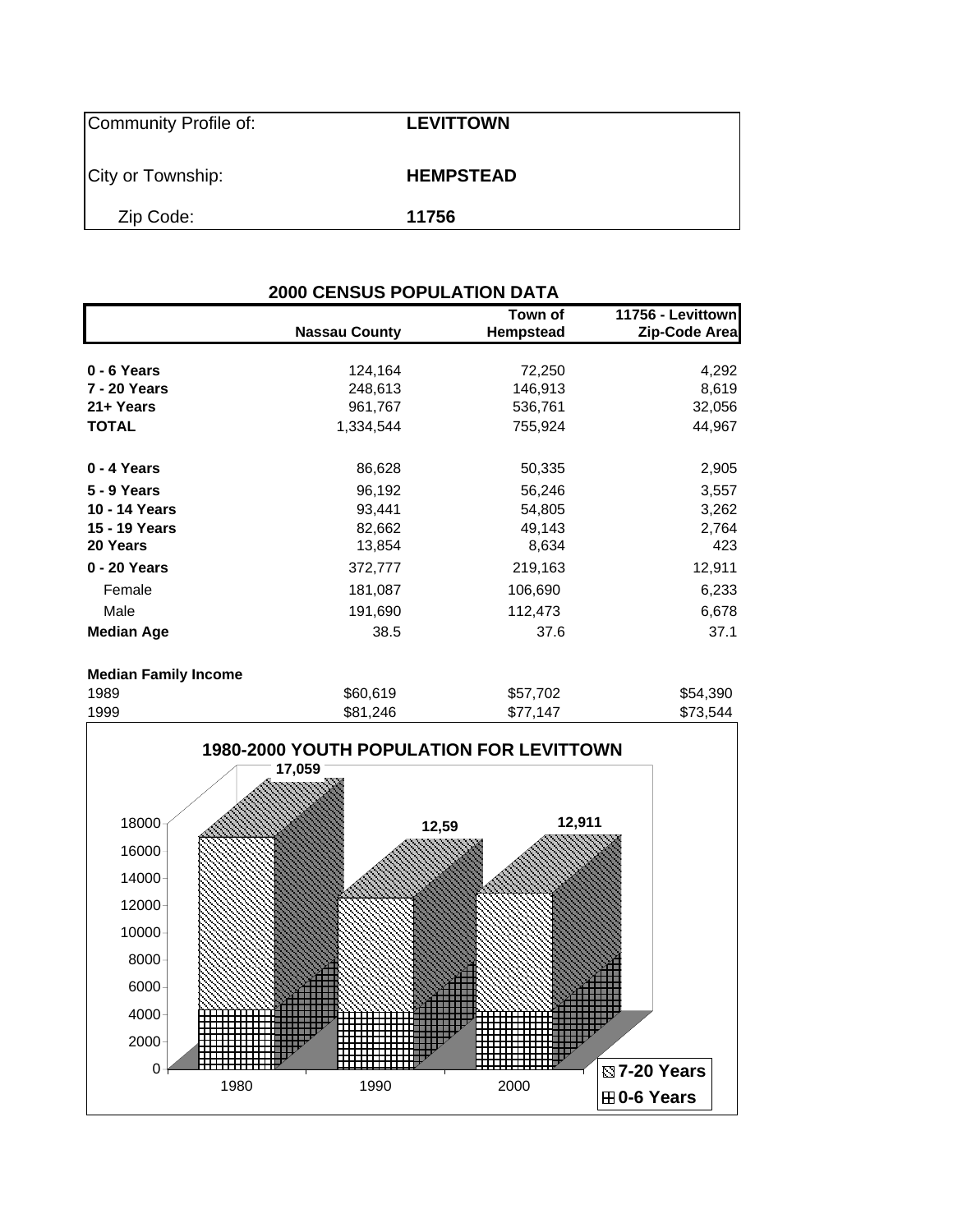## **2000 POPULATION PROJECTION DATA**

|                                                                          | <b>Nassau County</b>                           | <b>Town of</b><br><b>Hempstead</b>                                            | 11756 - Levittown<br>Zip-Code Area      |
|--------------------------------------------------------------------------|------------------------------------------------|-------------------------------------------------------------------------------|-----------------------------------------|
| $0 - 6$ Years<br>7 - 20 Years<br>21+ Years<br><b>TOTAL</b>               | 122,562<br>226,091<br>975,991<br>1,324,645     | 75,206<br>134,851<br>549,997<br>760,054                                       | 4,219<br>9,183<br>30,248<br>43,650      |
| 0 - 4 Years<br>5 - 9 Years<br>10 - 14 Years<br>15 - 19 Years<br>20 Years | 86,662<br>85,767<br>81,674<br>78,380<br>16,171 | 52,972<br>52,177<br>49,002<br>46,524<br>9,382                                 | 2,908<br>3,078<br>3,206<br>3,578<br>632 |
| 0 - 20 Years                                                             | 348,654                                        | 210,057                                                                       | 13,402                                  |
| 3,500<br>3,000                                                           |                                                | 1990-2000 LEVITTOWN POPULATION PROJECTIONS<br><b>FOR FOUR AGE GROUPS</b><br>× | <b>WEIGHTEN</b>                         |
| 2,500                                                                    |                                                | ,,,,,,,,,,,,,,,,<br>,,,,,,,,,,,,,,,,,                                         | ×                                       |
| 2,000                                                                    |                                                |                                                                               | ™ 0-4<br>□━5-9                          |
| 1,500                                                                    |                                                |                                                                               | <b>EXAMPLE 10-14</b><br>15-19           |
| 1,000                                                                    |                                                |                                                                               |                                         |
| 500                                                                      |                                                |                                                                               |                                         |
| $\mathsf 0$<br>1991                                                      | 1992<br>1993<br>1994                           | 1995<br>1996<br>1997                                                          | 1998<br>1999<br>2000                    |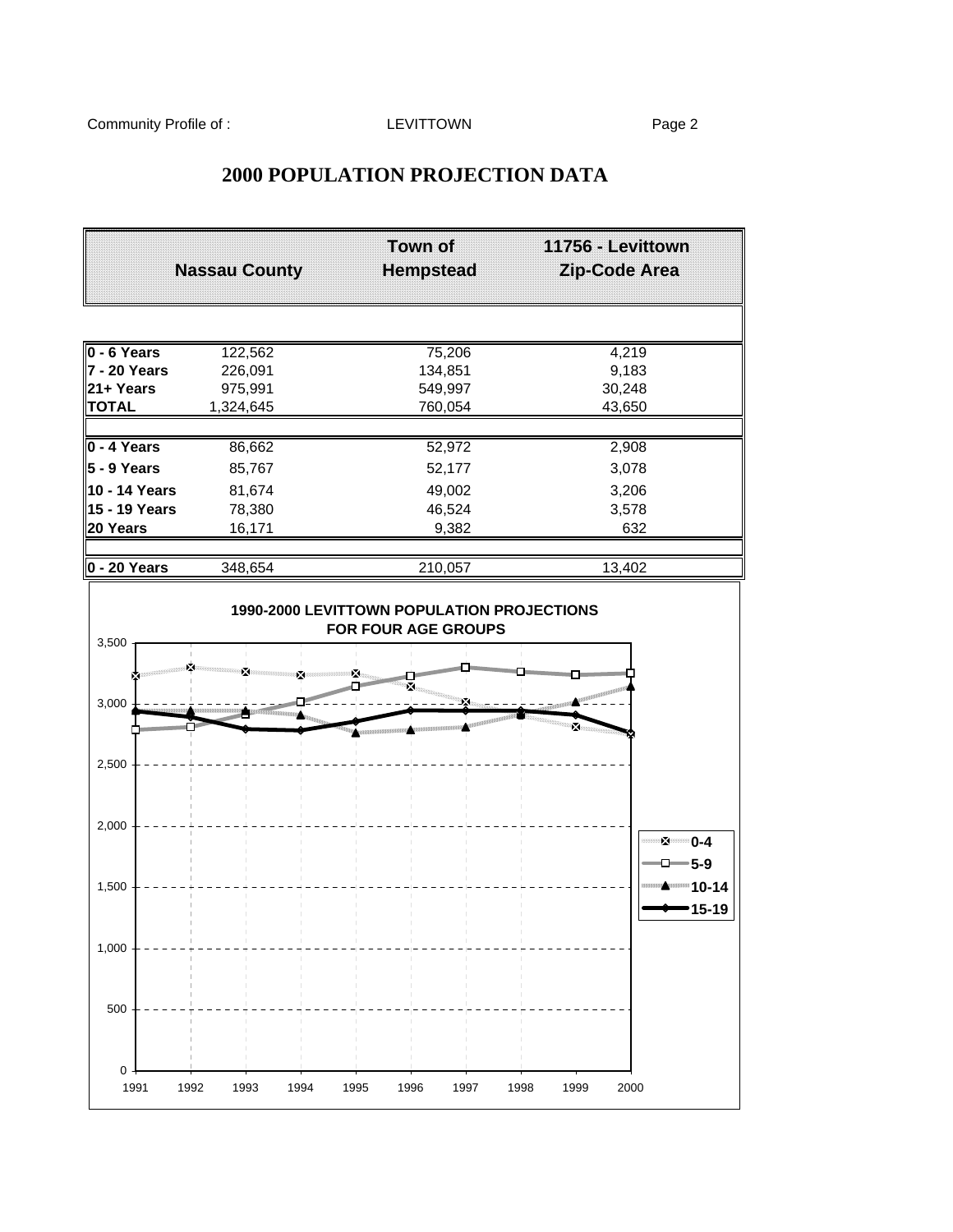Community Profile of : The Community Profile of : The LEVITTOWN Page 3

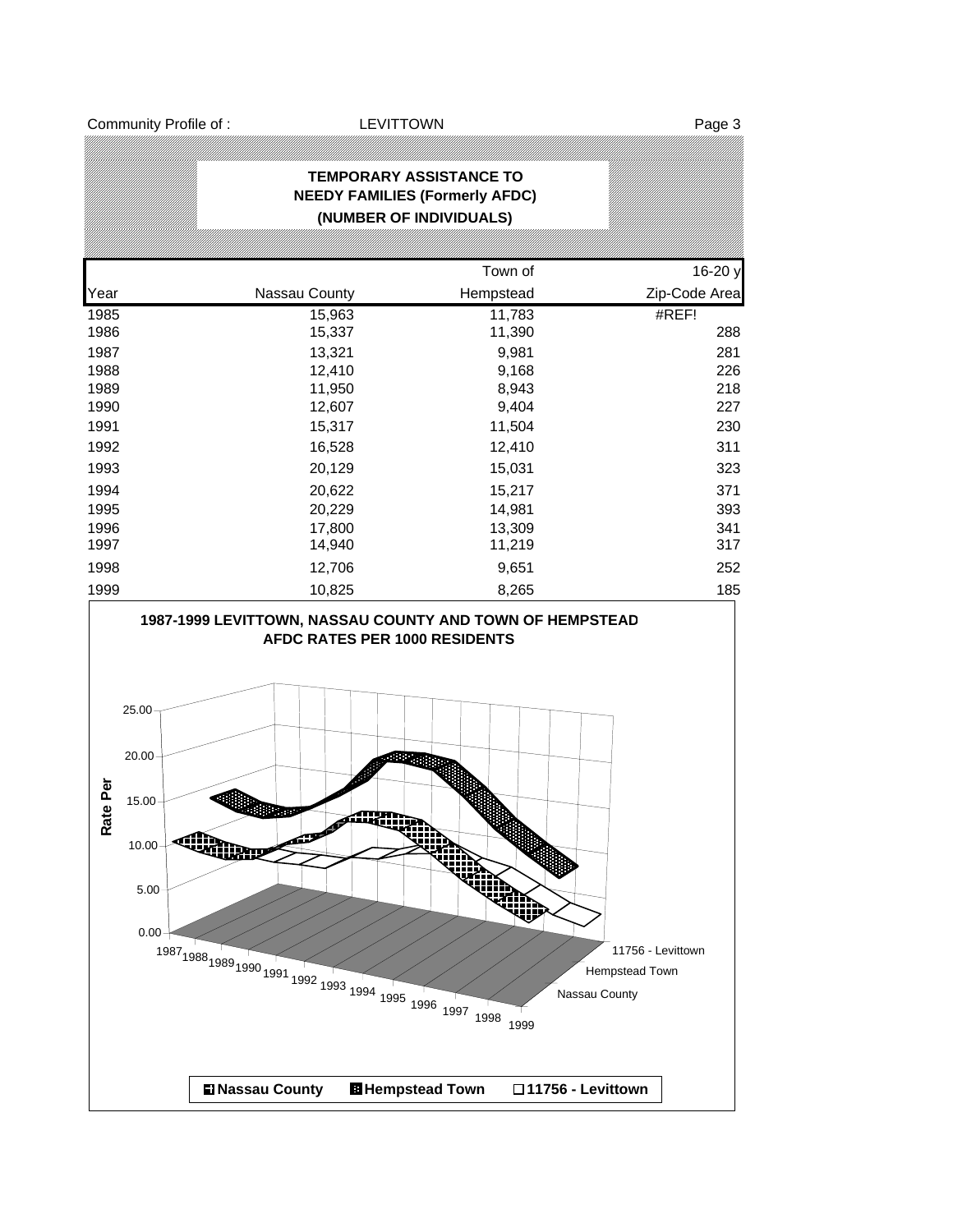| Community Profile of:                |                | <b>LEVITTOWN</b>                                       |                              | Page 4                  |
|--------------------------------------|----------------|--------------------------------------------------------|------------------------------|-------------------------|
|                                      |                | 11756 ZIP-CODE AREA RESIDENT YOUTH OFFENSES            |                              |                         |
| Year                                 | <b>Arrests</b> | 7-15 Years Old<br><b>Station</b><br><b>Adjustments</b> | Subjects of<br>Investigation | <b>Totals</b>           |
| 1991                                 | 29             | 119                                                    | 22                           | 170                     |
| 1992                                 | 25             | 98                                                     | 26                           | 149                     |
| 1993                                 | 31             | 100                                                    | 21                           | 152                     |
| 1994                                 | 42             | 81                                                     | 45                           | 168                     |
| 1995                                 | 34             | 84                                                     | 36                           | 154                     |
| 1996                                 | 41             | 80                                                     | 36                           | 157                     |
| 1997                                 | 20             | 59                                                     | 23                           | 102                     |
| 1998                                 | 23             | 49                                                     | 21                           | 98                      |
| 1999                                 | 36             | 44                                                     | 74                           | 158                     |
|                                      |                | 16-20 Years Old                                        |                              |                         |
|                                      |                | Subjects of                                            |                              | <b>All Ages</b>         |
| Year                                 | <b>Arrests</b> | Investigation                                          | <b>Totals</b>                | <b>Total Incidents*</b> |
| 1991                                 | 115            | 88                                                     | 203                          | 374                     |
| 1992                                 | 97             | 91                                                     | 188                          | 337                     |
| 1993                                 | 73             | 66                                                     | 139                          | 292                     |
| 1994                                 | 100            | 77                                                     | 177                          | 345                     |
|                                      |                |                                                        |                              |                         |
|                                      | 126            | 88                                                     | 214                          | 368                     |
|                                      | 88             | 102                                                    | 190                          | 347                     |
|                                      | 128            | 92                                                     | 220                          |                         |
|                                      | 58             | 83                                                     | 147                          | 245                     |
| 1995<br>1996<br>1997<br>1998<br>1999 | 111            | 107                                                    | 226                          | 322<br>384              |



\* Total incidents include arrests, station adjustments and subjects of investigation for 1988 - 1999. Totals may be greater than the the sum of disposition categories because of missing disposition data. Youth offenses do not include data on convictions.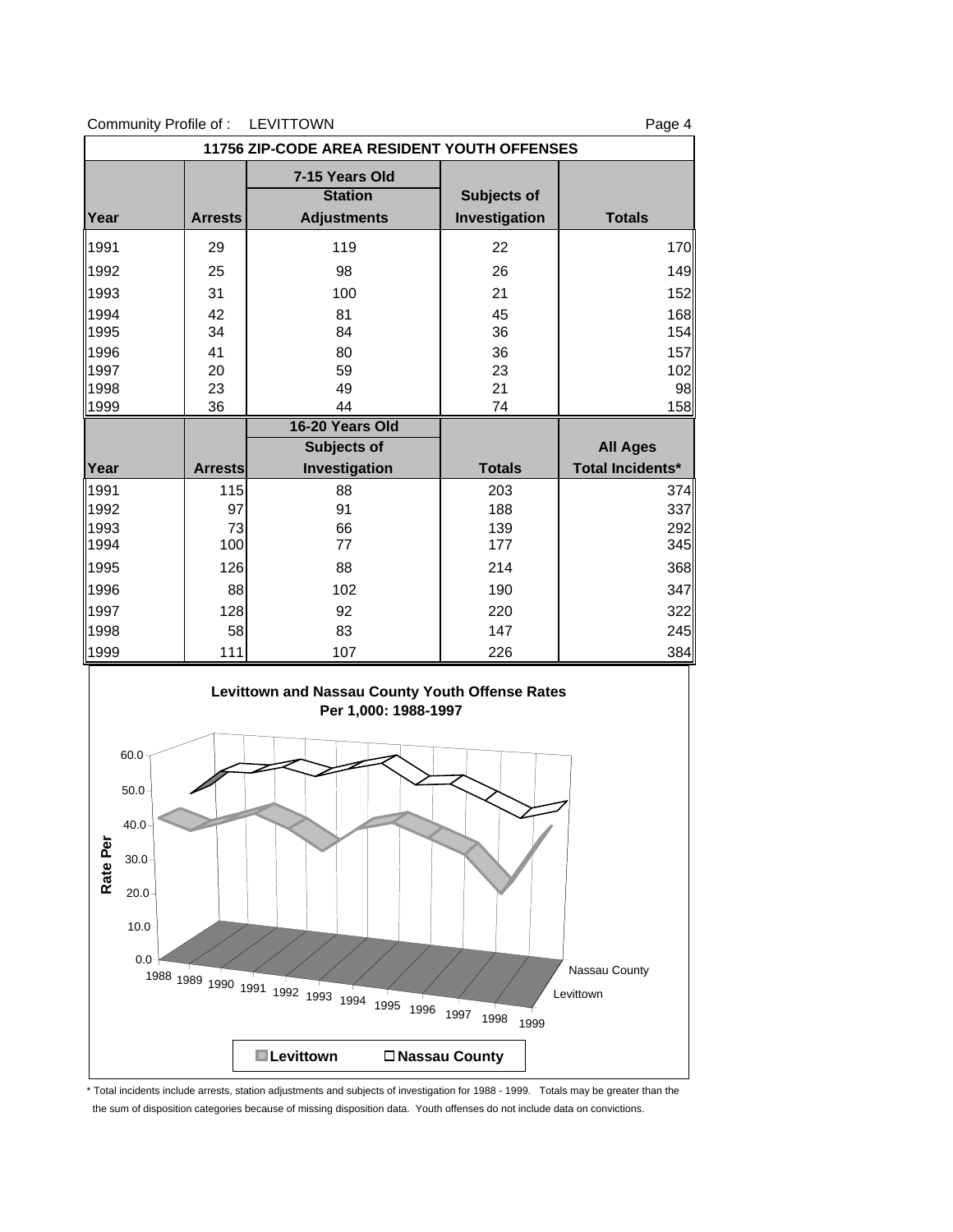|              |                                            | Community Profile of: |                                                                   | <b>LEVITTOWN</b>                            |                       |              |                                                             |              | Page 5       |
|--------------|--------------------------------------------|-----------------------|-------------------------------------------------------------------|---------------------------------------------|-----------------------|--------------|-------------------------------------------------------------|--------------|--------------|
|              |                                            |                       | <b>11756 ZIP-CODE AREA RESIDENT YOUTH OFFENSES</b>                |                                             |                       |              |                                                             |              |              |
|              | Youth Offense Rate Per 1000 Resident Youth |                       |                                                                   |                                             |                       |              |                                                             |              |              |
|              |                                            |                       |                                                                   | <b>For Combined Offense Types and Total</b> |                       |              |                                                             |              |              |
|              |                                            | Drug &                | Violent &                                                         |                                             |                       |              | <b>Criminal</b>                                             |              |              |
| Year         |                                            |                       | Alcohol Threatening                                               | <b>Property</b>                             | <b>Status</b>         | <b>Theft</b> | <b>Nonconf</b>                                              | <b>Other</b> | <b>Total</b> |
| 1990         |                                            | 5.1                   | 9.6                                                               | 10.1                                        | 2.9                   | 9.3          | 2.3                                                         | 1.7          | 41.7         |
| 1991         |                                            | 3.5                   | 10.1                                                              | 7.1                                         | 4.2                   | 10.0         | 2.2                                                         | 4.8          | 45.1         |
| 1992         |                                            | 2.0                   | 11.0                                                              | 5.8                                         | 4.6                   | 6.9          | 2.8                                                         | 6.2          | 41.7         |
| 1993         |                                            | 3.0                   | 8.7                                                               | 4.1                                         | 7.4                   | 6.8          | 1.1                                                         | 5.1          | 36.3         |
| 1994<br>1995 |                                            | 4.4<br>4.7            | 9.5<br>9.2                                                        | 6.5<br>6.6                                  | 6.9<br>7.5            | 5.8<br>10.2  | 1.8<br>0.6                                                  | 8.4<br>6.8   | 43.2<br>45.8 |
| 1996         |                                            | 4.9                   | 9.3                                                               | 7.0                                         | 5.0                   | 8.0          | 1.7                                                         | 6.6          | 42.4         |
| 1997         |                                            | 4.0                   | 9.8                                                               | 6.8                                         | 4.6                   | 6.2          | 1.4                                                         | 6.0          | 38.9         |
| 1998         |                                            | 2.4                   | 5.8                                                               | 3.2                                         | 3.1                   | 4.8          | 1.1                                                         | 1.0          | 29.2         |
| 1999         |                                            | 3.9                   | 5.5                                                               | 6.7                                         | 8.6                   | 6.7          | 1.2                                                         | 8.0          | 45.3         |
|              |                                            |                       |                                                                   |                                             | <b>Youth Offenses</b> |              |                                                             |              |              |
|              |                                            |                       | <b>Violent &amp;</b>                                              | For Combined Offense Types and Total        |                       |              | <b>Criminal</b>                                             |              |              |
| Year         |                                            | Drug &                | Alcohol Threatening                                               | <b>Property</b>                             | <b>Status</b>         | <b>Theft</b> | <b>Nonconf</b>                                              | <b>Other</b> | <b>Total</b> |
| 1990         |                                            | 43                    | 81                                                                | 85                                          | 24                    | 78           | 19                                                          | 14           | 351          |
| 1991         |                                            | 29                    |                                                                   | 59<br>84                                    | 35                    | 83           | 18                                                          | 40           | 374          |
| 1992         |                                            | 16                    |                                                                   | 47<br>89                                    | 37                    | 56           | 23                                                          | 50           | 337          |
| 1993         |                                            | 24                    |                                                                   | 70<br>33                                    | 60                    | 55           | 9                                                           | 41           | 292          |
| 1994         |                                            | 35                    |                                                                   | 76<br>52                                    | 55                    | 46           | 14                                                          | 67           | 345          |
| 1995         |                                            | 38                    |                                                                   | 74<br>53                                    | 60                    | 82           | 5                                                           | 55           | 368          |
| 1996         |                                            | 40                    |                                                                   | 76<br>57                                    | 41                    | 65           | 14                                                          | 54           | 347          |
| 1997         |                                            | 33                    | 81                                                                | 56                                          | 38                    | 51           | 12                                                          | 50           | 322          |
| 1998<br>1999 |                                            | 20<br>33              |                                                                   | 49<br>27<br>47<br>57                        | 26<br>73              | 40<br>57     | 9<br>10                                                     | 8<br>68      | 245<br>384   |
|              |                                            |                       |                                                                   |                                             |                       |              |                                                             |              |              |
|              |                                            |                       | 1990-1999 Violent & Threatening, and Drug & Alcohol Youth Offense |                                             |                       |              |                                                             |              |              |
|              | 16.0                                       |                       |                                                                   | <b>Rates in Levittown and Nassau County</b> |                       |              |                                                             |              |              |
|              | 14.0                                       |                       |                                                                   |                                             |                       |              |                                                             |              |              |
|              |                                            |                       |                                                                   |                                             |                       |              |                                                             |              |              |
|              | 12.0                                       |                       |                                                                   |                                             |                       |              |                                                             |              |              |
|              | 10.0                                       |                       |                                                                   |                                             |                       |              |                                                             |              |              |
|              |                                            |                       |                                                                   | m                                           |                       |              |                                                             |              |              |
| Rate Per     | 8.0                                        |                       |                                                                   |                                             |                       |              |                                                             |              |              |
|              | 6.0                                        |                       |                                                                   |                                             |                       |              |                                                             |              |              |
|              |                                            |                       |                                                                   |                                             |                       |              |                                                             |              |              |
|              | 4.0                                        |                       |                                                                   |                                             |                       |              |                                                             |              |              |
|              | 2.0                                        |                       |                                                                   |                                             |                       |              |                                                             |              |              |
|              | 0.0                                        |                       |                                                                   |                                             |                       |              |                                                             |              |              |
|              |                                            | 1990                  | 1992<br>1991                                                      | 1993                                        | 1994<br>1995          |              | 1997<br>1996                                                | 1998         | 1999         |
|              |                                            | ×                     | Nassau County Alc/Drug/k                                          |                                             | o<br>е                |              | Nassau County Violent/Threat/k<br>"Levittn Violent/Threat/k |              |              |
|              |                                            |                       | Levittn Alc/Drug/k                                                |                                             |                       |              |                                                             |              |              |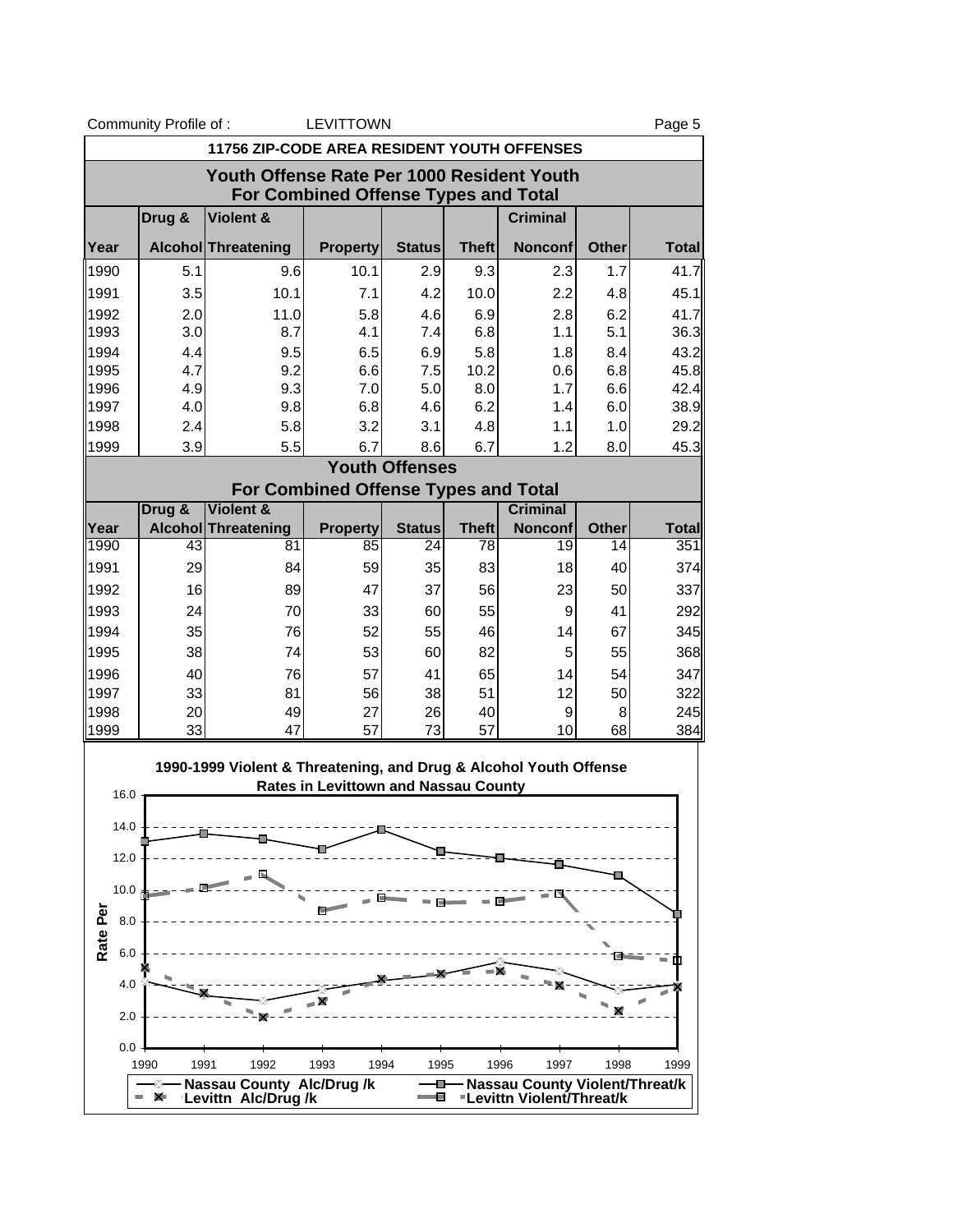

Other" communities include: Bellmore, Uniondale, Long Beach, Farmingdale, Massapequa Park, Garden City, Elmont Roslyn, Plainview, Manhasset, Baldwin, Glen Cove, Old Bethpage, Bethpage, Franklin Square, Mineola, Seaford, and New Cassel. Each community comprises less than 1% of all offenses by Levittown youth.



Other" communities include: Oceanside, Plainview, Hempstead, Other NYS, Bayville, Jericho, Syosset, Merrick Seaford, West Hempstead, Uniondale, Farmingdale, Long Beach, Franklin Square, and Bellmore,

& upstate New York. Each community comprises less than 1%.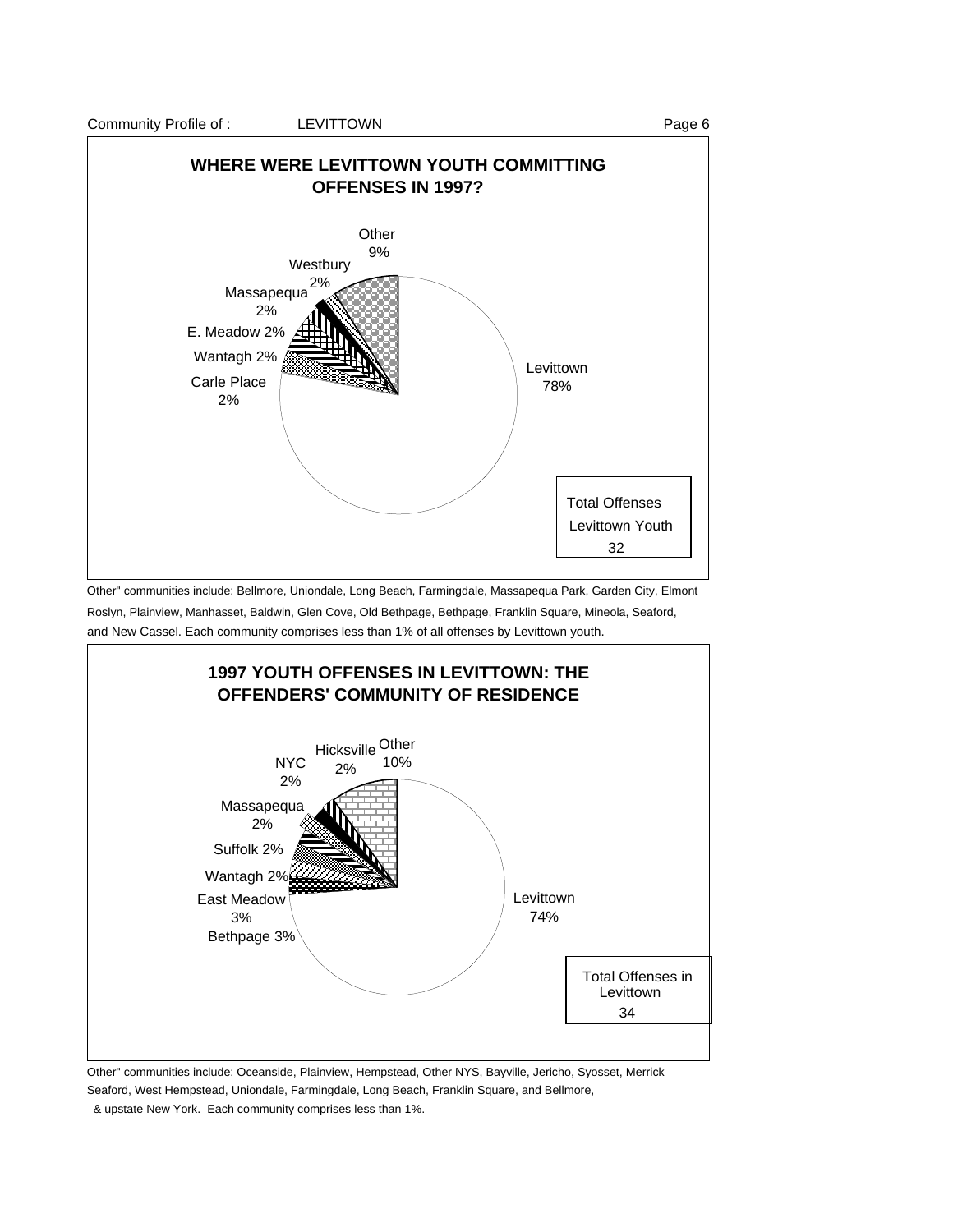Community Profile of : Community Profile of : Community Profile of : Community Page 7

|                      |                          |                |                 |                |                |                            |                | 1991-97   |
|----------------------|--------------------------|----------------|-----------------|----------------|----------------|----------------------------|----------------|-----------|
|                      |                          |                |                 |                |                |                            |                | Percent   |
| Age                  | 1991                     | 1992           | 1993            | 1994           | 1995           | 1996                       | 1997           | Change    |
| 10 Yr & Less         | $\overline{0}$           | $\mathbf{1}$   | $\overline{2}$  | $\Omega$       | 3              | 1                          | 2              |           |
| $\%$                 | 0.0%                     | 4.5%           | 3.1%            | 0.0%           | 5.6%           | 3.1%                       | 5.3%           |           |
| 11 to 12             | $\overline{\phantom{a}}$ | $\overline{1}$ | 9               | $\mathbf{1}$   | $\overline{4}$ | $\overline{4}$             |                | 2 100.0%  |
| $\frac{0}{6}$        | 3.7%                     | 4.5%           | 14.1%           | 2.2%           | 7.4%           | 12.5%                      | 5.3%           |           |
| $\overline{13}$      | 1                        | $\overline{3}$ | $\overline{14}$ | $\mathcal{P}$  | 5              | 2                          |                | 0 -100.0% |
| %                    | 3.7%                     | 13.6%          | 21.9%           | 4.4%           | 9.3%           | 6.3%                       | 0.0%           |           |
| 14                   | 6                        | 5              | 11              | 6              | 11             | $\overline{\phantom{a}}$ 2 | $\overline{7}$ | 16.7%     |
| $\frac{0}{6}$        | 22.2%                    | 22.7%          | 17.2%           | 13.3%          | 20.4%          | 6.3%                       | 18.4%          |           |
| 15                   | 11                       | 5              | 13              | 22             | 11             | $\overline{7}$             | 10             | $-9.1%$   |
| $\%$                 | 40.7%                    | 22.7%          | 20.3%           | 48.9%          | 20.4%          | 21.9%                      | 26.3%          |           |
| 16                   | 3                        | 6              | 12              | $\overline{7}$ | 6              | 8                          | 5              | 66.7%     |
| $\%$                 | 11.1%                    | 27.3%          | 18.8%           | 15.6%          | 11.1%          | 25.0%                      | 13.2%          |           |
| 17 <sub>1</sub>      | $\overline{3}$           | $\mathbf{1}$   | 1               | 4              | 10             | $\overline{7}$             | 6              | 100.0%    |
| $\%$                 | 11.1%                    | 4.5%           | 1.6%            | 8.9%           | 18.5%          | 21.9%                      | 15.8%          |           |
| 18                   | $\overline{2}$           | $\Omega$       | $\mathbf{1}$    | $\Omega$       | 3              | $\mathbf 1$                | $\overline{4}$ |           |
| $\frac{0}{6}$        | 7.4%                     | 0.0%           | 1.6%            | 0.0%           | 5.6%           | 3.1%                       | 10.5%          |           |
| 19 to 20             | $\Omega$                 | $\Omega$       | $\mathbf{1}$    | 3              | $\mathbf{1}$   | $\Omega$                   | $\mathcal{P}$  |           |
| %                    | 0.0%                     | 0.0%           | 1.6%            | 6.7%           | 1.9%           | 0.0%                       | 5.3%           |           |
| Levittown            |                          |                |                 |                |                |                            |                |           |
| Total                | 27                       | 22             | 64              | 45             | 54             | 32 <sup>2</sup>            | 38             | 40.7%     |
| Rate Per 1,000       | 3.0                      | 2.4            | 6.9             | 4.9            | 5.9            | 3.5                        | 4.2            | 36.9%     |
| <b>Nassau County</b> |                          |                |                 |                |                |                            |                |           |
| Rate Per 1,000       | 5.19                     | 6.63           | 8.98            | 8.68           | 7.52           | 7.23                       | 7.30           | 40.5%     |

### **Resident Levittown Runaway and Homeless Youth by Age Group**

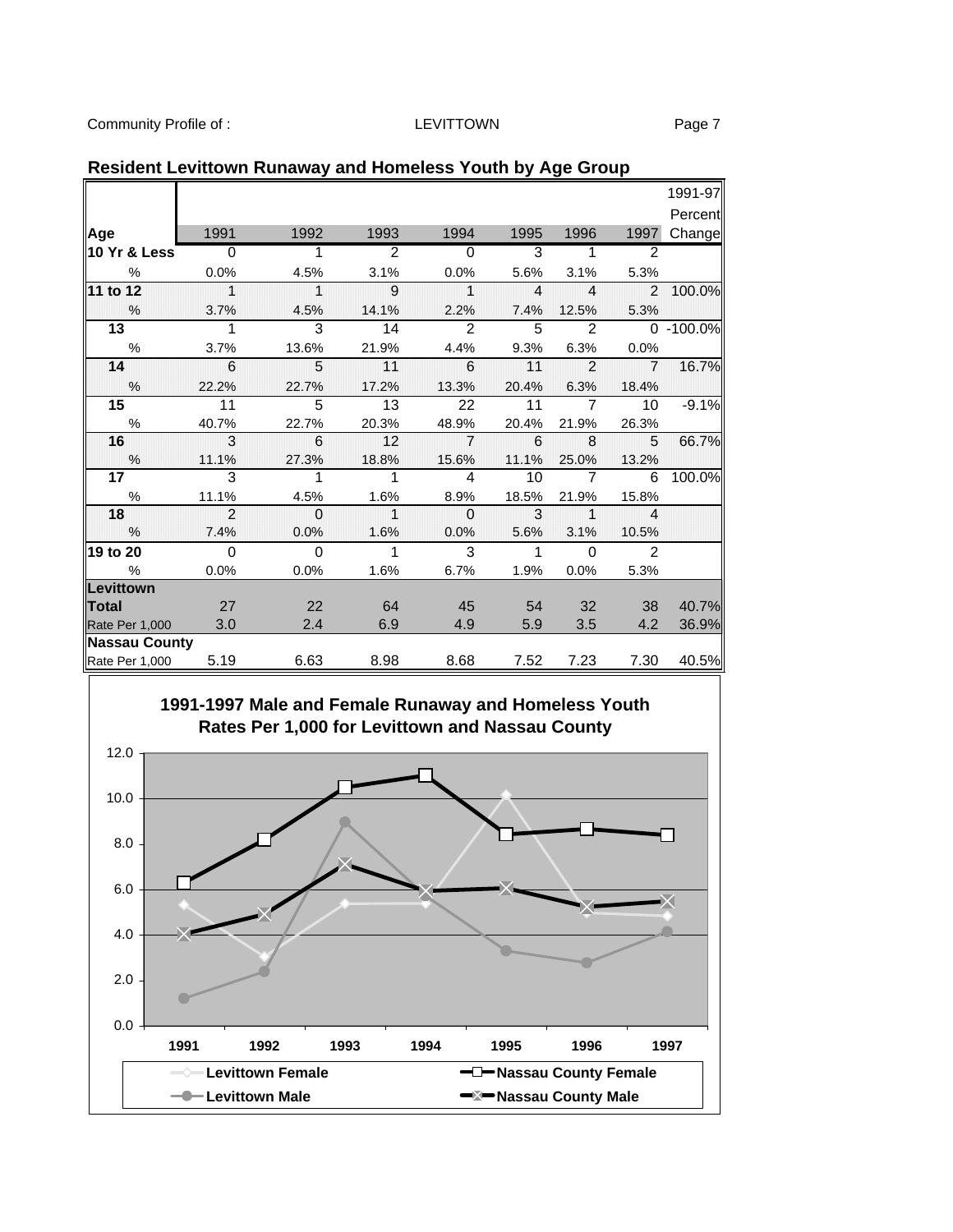| Community Profile of: |                |                                                       |                                      | <b>LEVITTOWN</b> |                     |                | Page 8 |
|-----------------------|----------------|-------------------------------------------------------|--------------------------------------|------------------|---------------------|----------------|--------|
|                       |                | PUBLIC SCHOOL ENROLLMENT IN LEVITTOWN UFSD            |                                      |                  |                     |                |        |
|                       | European       | African                                               |                                      | Asian            | Native              |                |        |
| Year                  | American       | American                                              | Latino                               | American         | American            | Total          |        |
|                       |                |                                                       |                                      |                  |                     |                |        |
|                       |                |                                                       |                                      |                  |                     |                |        |
| 1987                  | 6,768          | 13                                                    | 166                                  | 93               | 2                   | 7,042          |        |
| 1988                  | 6,560          | 19                                                    | 171                                  | 89               | $\overline{2}$      | 6,841          |        |
| 1989                  | 6,423          | 18                                                    | 171                                  | 107              | 3                   | 6,722          |        |
| 1990                  | 6,218          | 31                                                    | 154                                  | 90               | $\overline{c}$      | 6,495          |        |
| 1991                  | 6,130          | 19                                                    | 161                                  | 98               | 3                   | 6,411          |        |
| 1992                  | 6,108          | 34                                                    | 242                                  | 101              | 1                   | 6,486          |        |
| 1993<br>1994          | 6,172<br>6,185 | 30<br>33                                              | 222<br>246                           | 144<br>176       | 1<br>6              | 6,569          |        |
| 1995                  | 6,396          | 41                                                    | 248                                  | 187              | 5                   | 6,646<br>6,877 |        |
| 1996                  | 6,477          | 38                                                    | 274                                  | 200              | 6                   | 6,995          |        |
| 1997                  | 6,719          | 33                                                    | 266                                  | 192              | 8                   | 6,877          |        |
|                       |                |                                                       |                                      |                  |                     |                |        |
| 1998<br>1999          | 6,893<br>6,891 | 39<br>41                                              | 273<br>337                           | 226<br>232       | 2<br>$\overline{2}$ | 7,433<br>7,503 |        |
|                       |                | Net Change in School Enrollment Between 1987 and 1999 |                                      |                  |                     |                |        |
|                       |                | European                                              | African                              |                  | Asian               | <b>Native</b>  |        |
|                       | 1987-99        | American                                              | American                             | Latino           | American            | American       | Total  |
| Change in Number      |                | 123                                                   | 28                                   | 171              | 139                 | 0              | 461    |
| Change as Percent     |                | 2%                                                    | 215%                                 | 103%             | 149%                | 0%             | 7%     |
|                       |                |                                                       |                                      |                  |                     |                |        |
|                       |                | Net Change in School Enrollment Between 1993 and 1999 |                                      |                  |                     |                |        |
|                       |                | European                                              | African                              |                  | Asian               | <b>Native</b>  |        |
|                       | 1993-99        | American                                              | American                             | Latino           | American            | American       | Total  |
| Change in Number      |                | 719                                                   | 11                                   | 115              | 88                  | 1              | 934    |
| Change as Percent     |                | 12%                                                   | 37%                                  | 52%              | 61%                 | 100%           | 14%    |
|                       |                | 1993-99 Percent Change in Levittown UFSD              |                                      |                  |                     |                |        |
|                       |                |                                                       | <b>Enrollments by Race/Ethnicity</b> |                  |                     |                |        |
|                       |                |                                                       |                                      |                  |                     |                |        |
| 70%                   |                |                                                       |                                      |                  |                     |                |        |
| 60%                   |                |                                                       |                                      |                  |                     |                |        |
|                       |                |                                                       |                                      |                  |                     |                |        |
| 50%                   |                |                                                       |                                      |                  |                     |                |        |
| 40%                   |                |                                                       |                                      |                  |                     |                |        |
| 30%                   |                |                                                       |                                      |                  |                     |                |        |
| 20%                   |                |                                                       |                                      |                  |                     |                |        |
| 10%                   |                |                                                       |                                      |                  |                     |                |        |
| 0%                    |                |                                                       |                                      |                  |                     |                |        |

\* The Native American percent increase is omitted from this chart because enrollment changes that begin or end with 10 or fewer students distort comparisons among the various enthic groups.

America Latin Native American

Asian

American

Tota

African

**Europea** n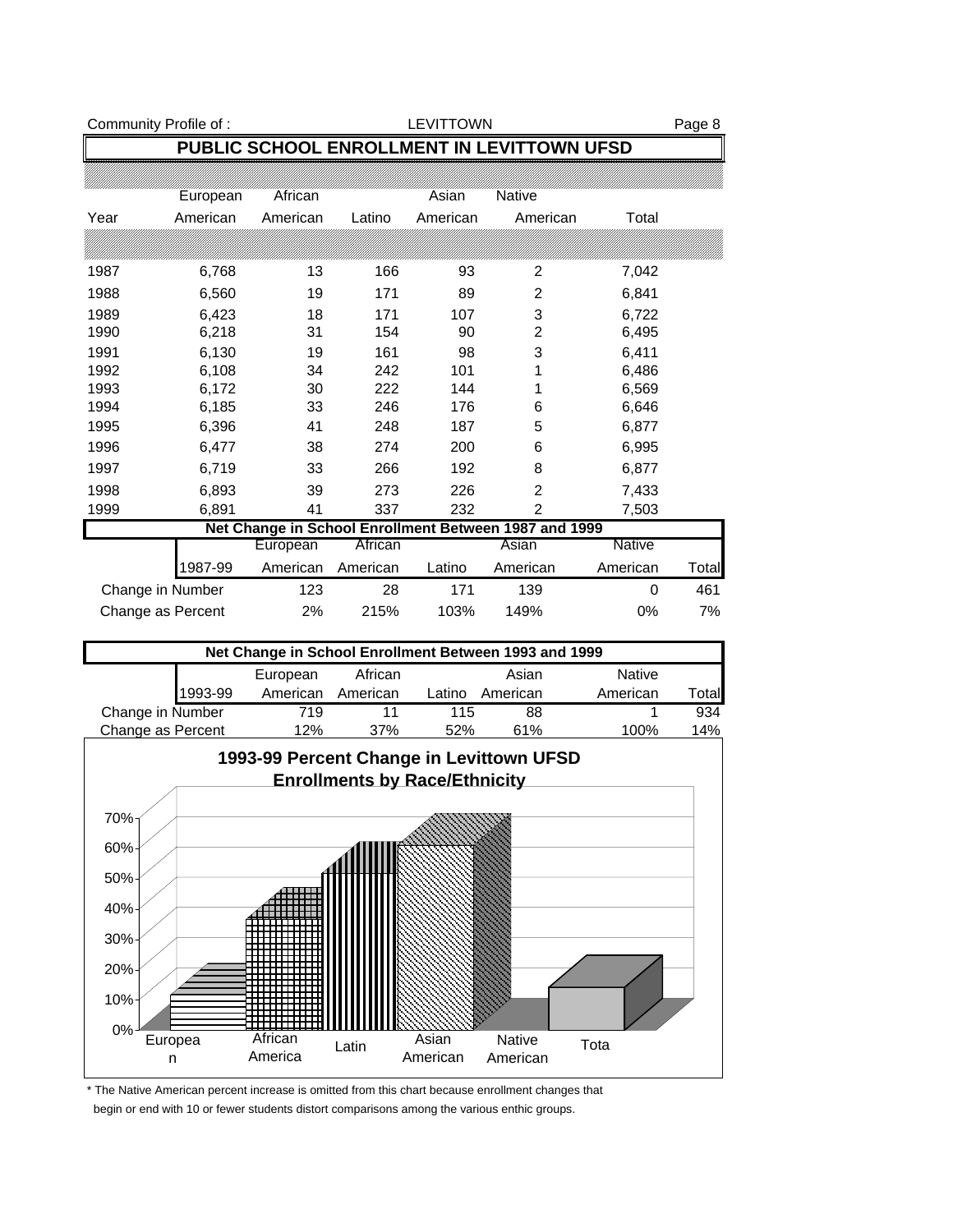Community Profile of : The Magnus LEVITTOWN Community Profile of : Page 9

#### LEVITTOWN

## **REPORTED LIMITED ENGLISH PROFICIENT ENGLISH LANGUAGE LEARNERS (LEP/ELLs) IN LEVITTOWN UFSD\***

|                         | Reported Number and Percent of LEP/ELL Students in Levittown UFSD,<br><b>Hempstead Town and Nassau County</b> |       |                         |                          |                         |                      |                         |  |
|-------------------------|---------------------------------------------------------------------------------------------------------------|-------|-------------------------|--------------------------|-------------------------|----------------------|-------------------------|--|
|                         |                                                                                                               |       |                         |                          |                         |                      |                         |  |
|                         |                                                                                                               |       | <b>Levittown UFSD</b>   | <b>Town of Hempstead</b> |                         | <b>Nassau County</b> |                         |  |
| Year                    | <b>Number</b>                                                                                                 |       | Percent of              | <b>Number</b>            | <b>Percent of</b>       |                      | Number Percent of       |  |
|                         |                                                                                                               |       | <b>Total Enrollment</b> |                          | <b>Total Enrollment</b> |                      | <b>Total Enrollment</b> |  |
| 1992                    |                                                                                                               | 56    | 0.9%                    | 3,240                    | 3.2%                    | 6,044                | 3.5%                    |  |
| 1993                    |                                                                                                               | 67    | 1.0%                    | 3,875                    | 3.7%                    | 6,963                | 4.0%                    |  |
| 1994                    |                                                                                                               | 93    | 1.4%                    | 4,271                    | 4.1%                    | 7,492                | 4.2%                    |  |
| 1995                    |                                                                                                               | 66    | 1.0%                    | 4,674                    | 4.3%                    | 7,823                | 4.3%                    |  |
| 1996                    |                                                                                                               | 69    | 1.0%                    | 4,847                    | 4.4%                    | 8,276                | 4.5%                    |  |
| 1997                    |                                                                                                               | 88    | 1.2%                    | 5,532                    | 4.9%                    | 9,219                | 4.9%                    |  |
| 1998                    |                                                                                                               | 94    | 1.3%                    | 5,878                    | 5.1%                    | 9,353                | 4.8%                    |  |
| 1999                    |                                                                                                               | 118   | 1.6%                    | 6,134                    | $5.2\%$                 | 10.077               | 5.1%                    |  |
| 1999 Total              |                                                                                                               |       |                         |                          |                         |                      |                         |  |
| Enrollment              |                                                                                                               | 7,503 |                         | 117,036                  |                         | 195,804              |                         |  |
| 1992 - 1999<br>% Change | 110.7%                                                                                                        |       |                         | 89.3%                    |                         | 66.7%                |                         |  |

\* In the 1998-1999 school year, there were 77 different languages spoken by students enrolled

in Nassau County public schools.



\*\* The annual number of reported LEP/ELLs enrollment is based upon the number of Limited English Proficient

 English Language Learners in the local district as reported on the State Education Department/ The University of the State of New York, Commissioners Regulations Part 154 Application.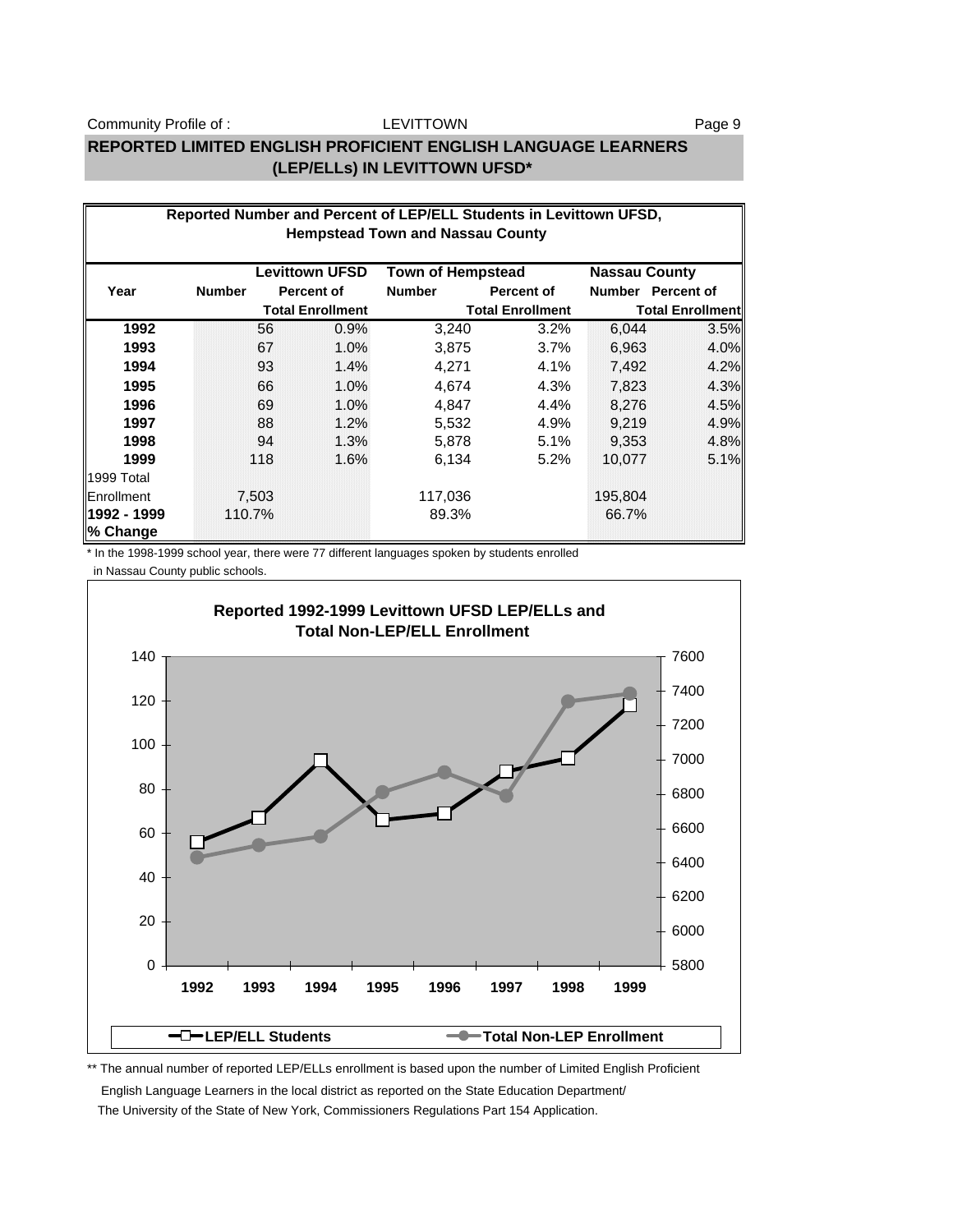#### LEVITTOWN

#### **REPORTED LIMITED ENGLISH PROFICIENT ENGLISH LANGUAGE LEARNERS (LEP/ELLs) IN ISLAND TREES UFSD\***

|                   | Reported Number and Percent of LEP/ELL Students in Island Trees UFSD, |          |                          |                                         |                         |                      |                         |  |
|-------------------|-----------------------------------------------------------------------|----------|--------------------------|-----------------------------------------|-------------------------|----------------------|-------------------------|--|
|                   |                                                                       |          |                          | <b>Hempstead Town and Nassau County</b> |                         |                      |                         |  |
|                   |                                                                       |          |                          |                                         |                         |                      |                         |  |
|                   |                                                                       |          | <b>Island Trees UFSD</b> | <b>Town of Hempstead</b>                |                         | <b>Nassau County</b> |                         |  |
| Year              | <b>Number</b>                                                         |          | <b>Percent of</b>        | <b>Number</b>                           | <b>Percent of</b>       |                      | Number Percent of       |  |
|                   |                                                                       |          | <b>Total Enrollment</b>  |                                         | <b>Total Enrollment</b> |                      | <b>Total Enrollment</b> |  |
| 1992              |                                                                       | 18       | 0.9%                     | 3,240                                   | 3.2%                    | 6,044                | 3.5%                    |  |
| 1993              |                                                                       | 26       | 1.2%                     | 3,875                                   | 3.7%                    | 6,963                | 4.0%                    |  |
| 1994              |                                                                       | 24       | 1.1%                     | 4,271                                   | 4.1%                    | 7,492                | 4.2%                    |  |
| 1995              |                                                                       | 24       | 1.1%                     | 4,674                                   | 4.3%                    | 7,823                | 4.3%                    |  |
| 1996              |                                                                       | 32       | 1.4%                     | 4,847                                   | 4.4%                    | 8,276                | 4.5%                    |  |
| 1997              |                                                                       | 30       | 1.2%                     | 5,532                                   | 4.9%                    | 9,219                | 4.9%                    |  |
| 1998              |                                                                       | 23       | 0.9%                     | 5,878                                   | 5.1%                    | 9,353                | 4.8%                    |  |
| 1999              |                                                                       | 34       | 1.3%                     | 6,134                                   | 5.2%                    | 10,077               | 5.1%                    |  |
| 1999 Total        |                                                                       |          |                          |                                         |                         |                      |                         |  |
| <b>Enrollment</b> |                                                                       | $\Omega$ |                          | 117,036                                 |                         | 195,804              |                         |  |
| 11992 - 1999      |                                                                       | 88.9%    |                          | 89.3%                                   |                         | 66.7%                |                         |  |
| ∥% Change         |                                                                       |          |                          |                                         |                         |                      |                         |  |

\* In the 1998-1999 school year, there were 77 different languages spoken by students enrolled

in Nassau County public schools.



\*\* The annual number of reported LEP/ELLs enrollment is based upon the number of Limited English Proficient English Language Learners in the local district as reported on the State Education Department/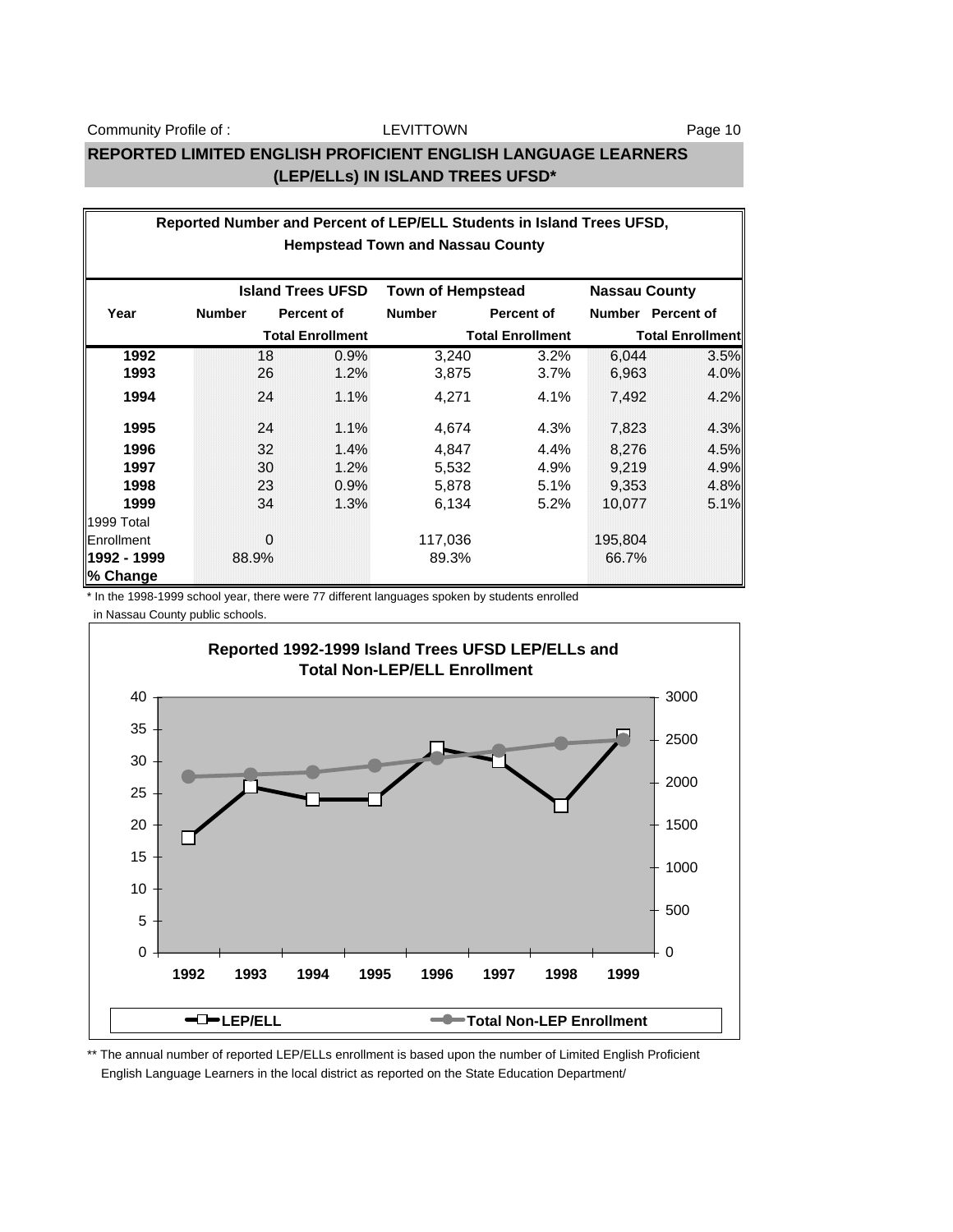|                                                                          | Community Profile of : |            | <b>LEVITTOWN</b> |          |                                                       | Page 11  |
|--------------------------------------------------------------------------|------------------------|------------|------------------|----------|-------------------------------------------------------|----------|
| Dropout Percents in Levittown UFSD, Town of Hempstead, and Nassau County |                        |            |                  |          |                                                       |          |
|                                                                          |                        |            |                  |          |                                                       |          |
|                                                                          |                        |            |                  |          | DROPOUT NUMBERS & PERCENTS OF HIGH SCHOOL ENROLLMENT* |          |
| <u>Year</u>                                                              | District-#             | District-% | Town-#**         | Town-%** | County-#                                              | County-% |
|                                                                          |                        |            |                  |          |                                                       |          |
| 1987                                                                     | 124                    | 5.0        | 898              | 2.4      | 1284                                                  | 2.0      |
| 1988                                                                     | 67                     | 2.9        | 759              | 2.2      | 1177                                                  | 2.0      |
| 1989                                                                     | 29                     | 1.3        | 654              | 2.0      | 932                                                   | 1.7      |
| 1990                                                                     | 22                     | 1.1        | 546              | 1.8      | 759                                                   | 1.4      |

 32 **1.6** 432 **1.4** 613 **1.2** 42 **2.1** 483 **1.6** 654 **1.2** 41 **2.1** 484 **1.6** 630 **1.2** 34 **1.7** 533 **1.7** 724 **1.4** 39 **2.0** 395 **1.3** 531 **1.0** 10 **0.5** 337 **1.1** 477 **0.9** 15 **0.8** 358 **1.1** 479 **0.9** 20 **1.0** 330 **1.0** 489 **0.9**

\*Dropout Rate = Dropouts divided by 9-12 grade enrollment including ungraded secondary enrollment. A dropout

is defined as any pupil who left school prior to graduation & did not enter another school or program leading to a GED.



\*\*Town data based on a weighted average of communities which are fully or partially located within town boundaries.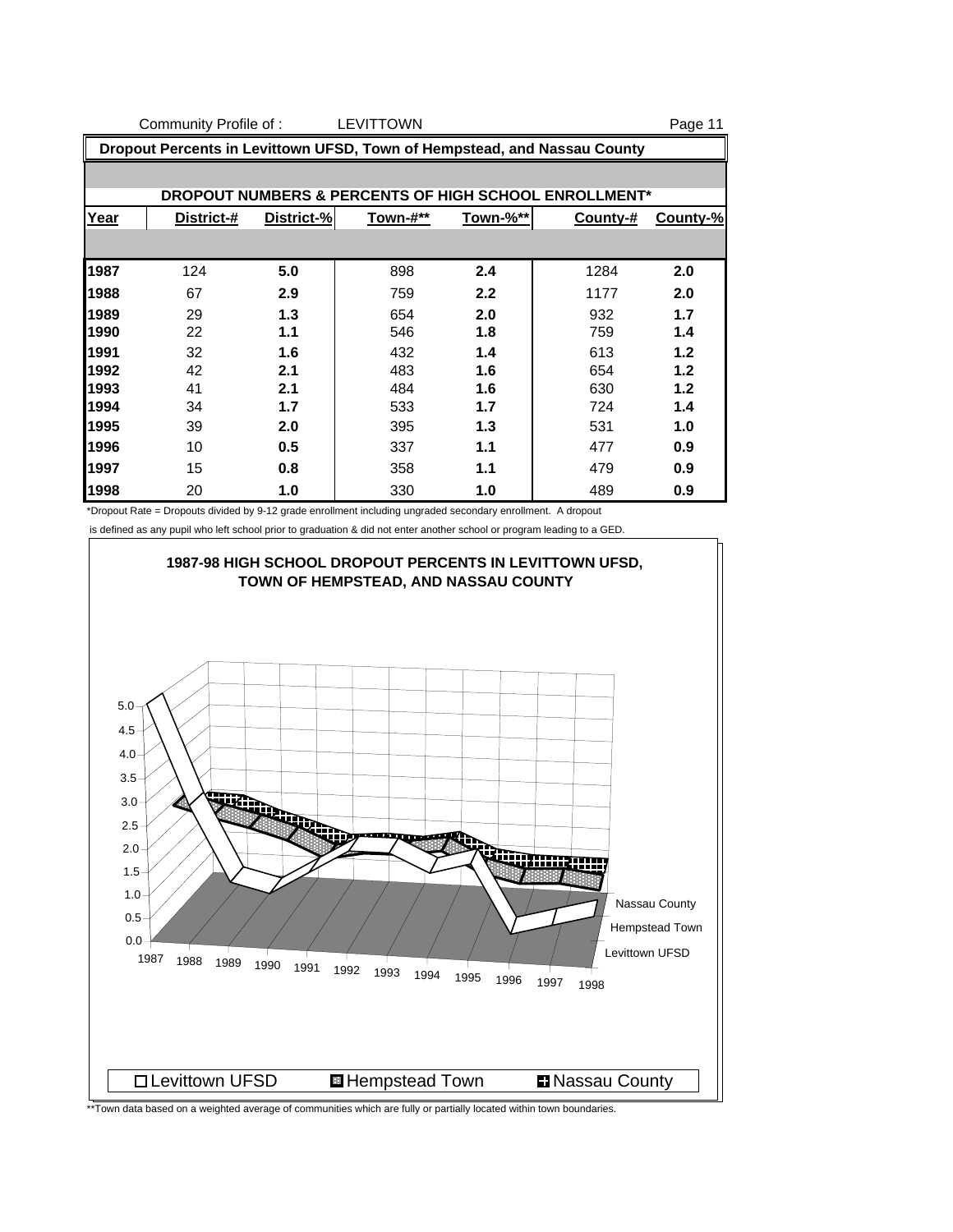1982-97 Total Births and Fertility Rates For Levittown 11756 Nassau County and New York State\* Levittown **Nassau County** New York State Fertility **Fertility Fertility Fertility Fertility** Year Births\*\* Rate Births Rate Births Rate 1982 639 51.8 14,342 49.0 246,889 59.6 1983 652 53.6 14,541 49.8 248,222 59.6 1984 681 56.7 14,758 50.6 250,436 59.9 1985 681 57.5 15,247 52.3 258,826 61.6 1986 714 61.1 15,567 53.5 263,045 62.3 1987 742 64.4 16,504 56.8 271,355 64.0 1988 773 68.0 17,072 58.8 279,976 65.8 1989 748 66.8 17,700 61.1 290,528 67.9 1990 748 67.8 18,180 62.8 297,468 69.3 1991 729 66.9 17,864 62.2 292,523 68.1 1992 680 62.8 18,065 63.3 287,531 67.2 1993 681 63.3 17,931 63.2 282,377 66.3 1994 653 60.8 17,903 64.6 277,945 65.6 1995 627 58.5 18,084 66.0 271,042 64.3 1996 600 56.3 17,722 63.8 263,611 63.0 1997 584 55.2 17,100 62.0 256,976 61.8



\* Fertility rate based on live births per 1,000 female population 15-44. Data for 1990-97 reflect zip code boundaries. Data for prior years reflect the local zip-code community based upon census tract data.

\*\* The number of births to mothers in the Levittown area is a three year "running" average for all years. Source: Nassau County & New York State Departments of Health.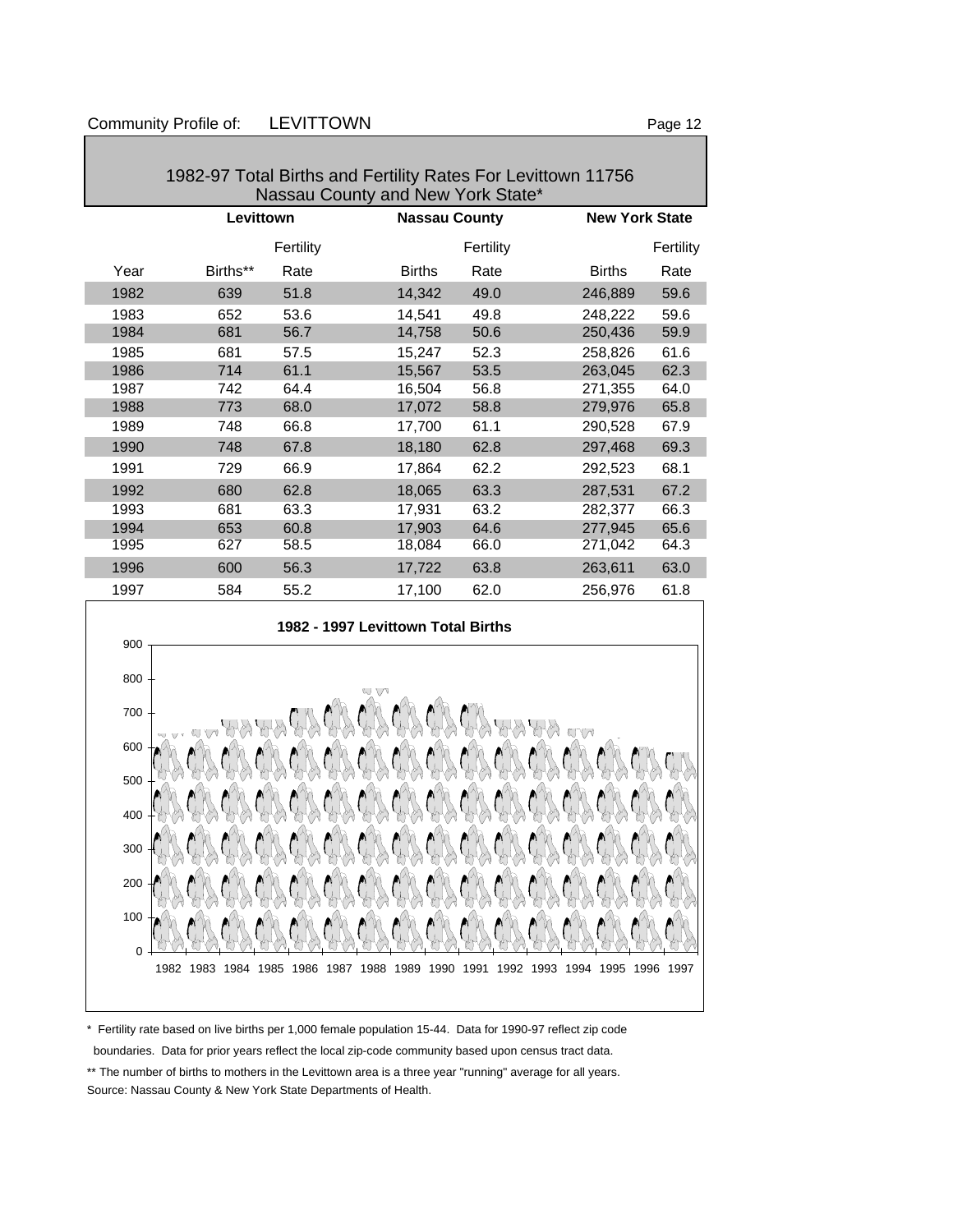## 1984-97 Births To Teen Mothers and Fertility Rates For Levittown 11756\*, Nassau County and New York State\*\*

|      | Levittown     |           | <b>Nassau County</b> |           | <b>New York State</b> |           |
|------|---------------|-----------|----------------------|-----------|-----------------------|-----------|
|      | Teen          | Fertility |                      | Fertility |                       | Fertility |
| Year | <b>Births</b> | Rate      | <b>Births</b>        | Rate      | <b>Births</b>         | Rate      |
| 1984 | 22            | 10.6      | 668                  | 12.2      | 25,658                | 35.7      |
| 1985 | 22            | 11.0      | 711                  | 13.4      | 25,470                | 36.4      |
| 1986 | 20            | 10.6      | 685                  | 13.4      | 25,134                | 37.0      |
| 1987 | 20            | 10.9      | 677                  | 13.8      | 25,080                | 38.0      |
| 1988 | 21            | 12.3      | 663                  | 14.1      | 25,861                | 40.3      |
| 1989 | 20            | 12.1      | 679                  | 15.0      | 26,593                | 42.7      |
| 1990 | 20            | 12.6      | 674                  | 15.6      | 26.553                | 44.0      |
| 1991 | 19            | 13.8      | 672                  | 16.0      | 26,216                | 44.1      |
| 1992 | 14            | 10.5      | 629                  | 15.1      | 25,330                | 43.4      |
| 1993 | 13            | 10.0      | 700                  | 18.4      | 25,515                | 44.3      |
| 1994 | 12            | 9.3       | 682                  | 18.2      | 25,852                | 45.3      |
| 1995 | 14            | 10.1      | 668                  | 18.0      | 24,805                | 43.6      |
| 1996 | 13            | 8.6       | 637                  | 15.8      | 23,864                | 41.8      |
| 1997 | 12            | 7.8       | 561                  | 13.9      | 22,185                | 38.5      |



\* The number of birth to teen mothers in the Levittown area is a three year "running" average for all years.

\*\* Fertility rate based on live births per 1,000 female population 15-19. Data for 1990-97 reflect zip

code boundaries. Data for prior years reflect the local community as comprised by census tracts.